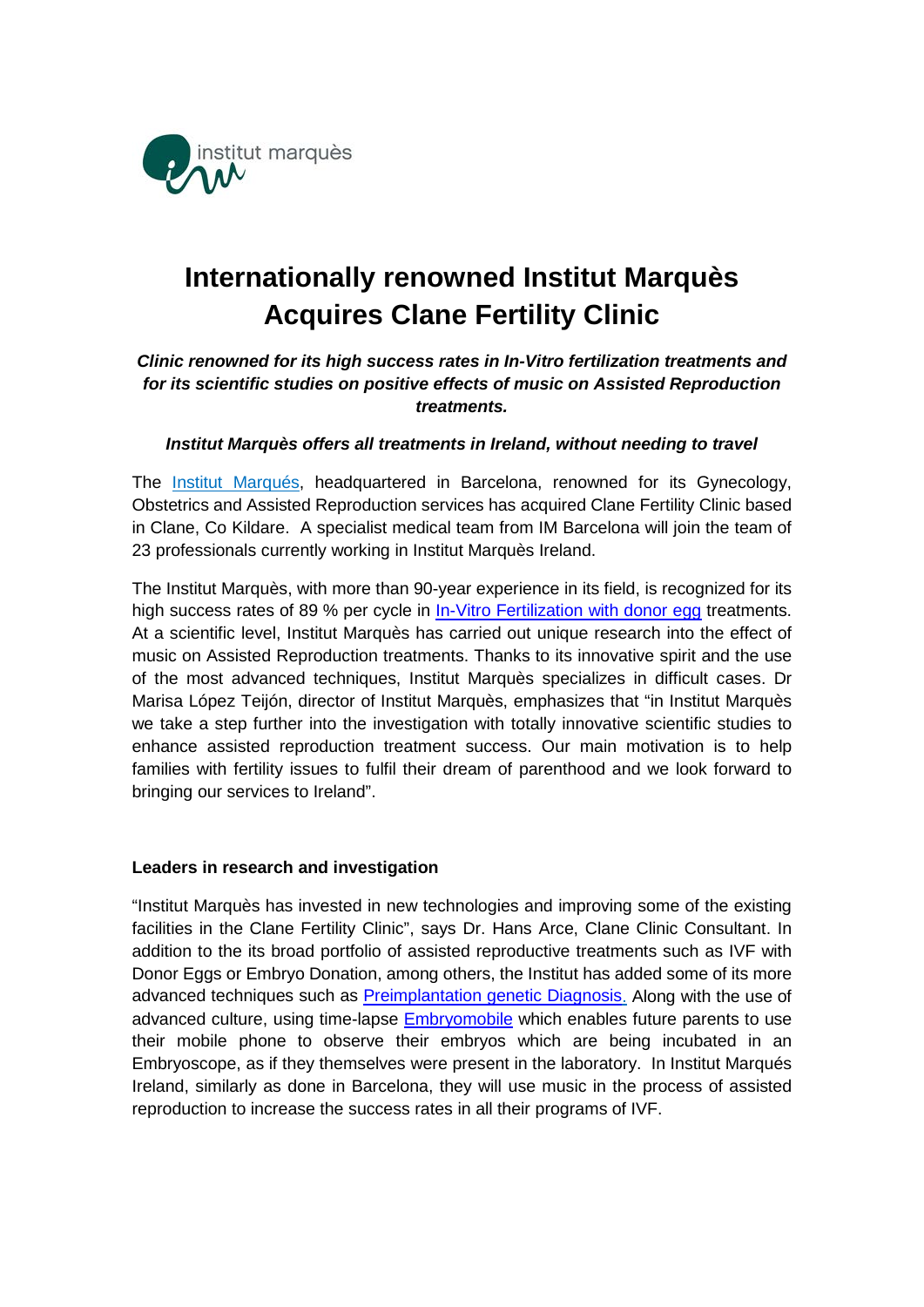## **Music to improve fertilization and implantation**

Institut Marquès has proved through comprehensive research that [musical vibrations](http://institutmarques.ie/assisted-reproduction/music-and-fertilisation/)  increase [the In-Vitro Fertilisation rate by](http://institutmarques.ie/assisted-reproduction/music-and-fertilisation/) 5% and therefore, all incubators in their Clane centre, where embryos develop, have a built-in music system.

Dr López-Teijón explains "musical vibrations stir the culture plates, where embryos develop, and that helps oocytes to capture nutrients and expel toxins"

IM (Institut Marquès) also discovered in a [scientific study,](http://institutmarques.ie/scientific-area/response-fetus-vaginal-music-2/) carried out in more than 1.000 patients, foetuses can hear from week 16 (measuring 11cm) as long as the sound reaches them through mother's vagina. It can be achieved by using [Babypod,](https://www.babypod.net/) the only vaginal device that helps to communicate effectively with the foetus.

This discovery has important medical use. It allows discarding the foetal deafness, since the foetus response means he is not deaf. It also facilitates ultrasounds, as by inducing foetal movements, it allows seeing all their structures more easily and scan time is shortened. Babypod is the only device that helps to communicate effectively with the foetus or can be used during pregnancy enabling pregnant women to verify the foetal well-being.

Besides, experts consider any type of sensory stimulation is good and better, if done earlier. Music stimulates language learning.

Institut Marquès is advancing in this line of research, comparing the reactions of foetuses to different types of music, and to the voice of the mother or anyone who wants to communicate with the foetus.

Alongside they have started another scientific study to analyses whether music can also improve embryo implantation. In this study for the moment, it has been noted that by using Babypod just after embryo transfer and during the days until the pregnancy test, patients have noticed that it has reduced their anxiety.

### **Closer to patients**

IM (Institut Marquès) already has consultation offices in Dublin and London, where patients, until now, could start their treatment and travelling to Barcelona only to carry out the embryo transfer in the case of In- Vitro Fertilization. Opening their new clinic in Clane, the Spanish firm can now offers all treatments in their Irish facilities, without needing to travel. Institut Marquès Ireland is currently processing the appropriated authorization with the HPRA.

Until now, Clane Fertility Clinic worked as a unit of Clane General Hospital. Founded in 1986, this clinic settled in the current building in 2009. The facility has  $700<sup>m²</sup>$  space and is one kilometer away from Clane General Hospital, with whom it will continue to collaborate with after its resale to Institut Marquès. The clinic also has its own reproduction laboratory.